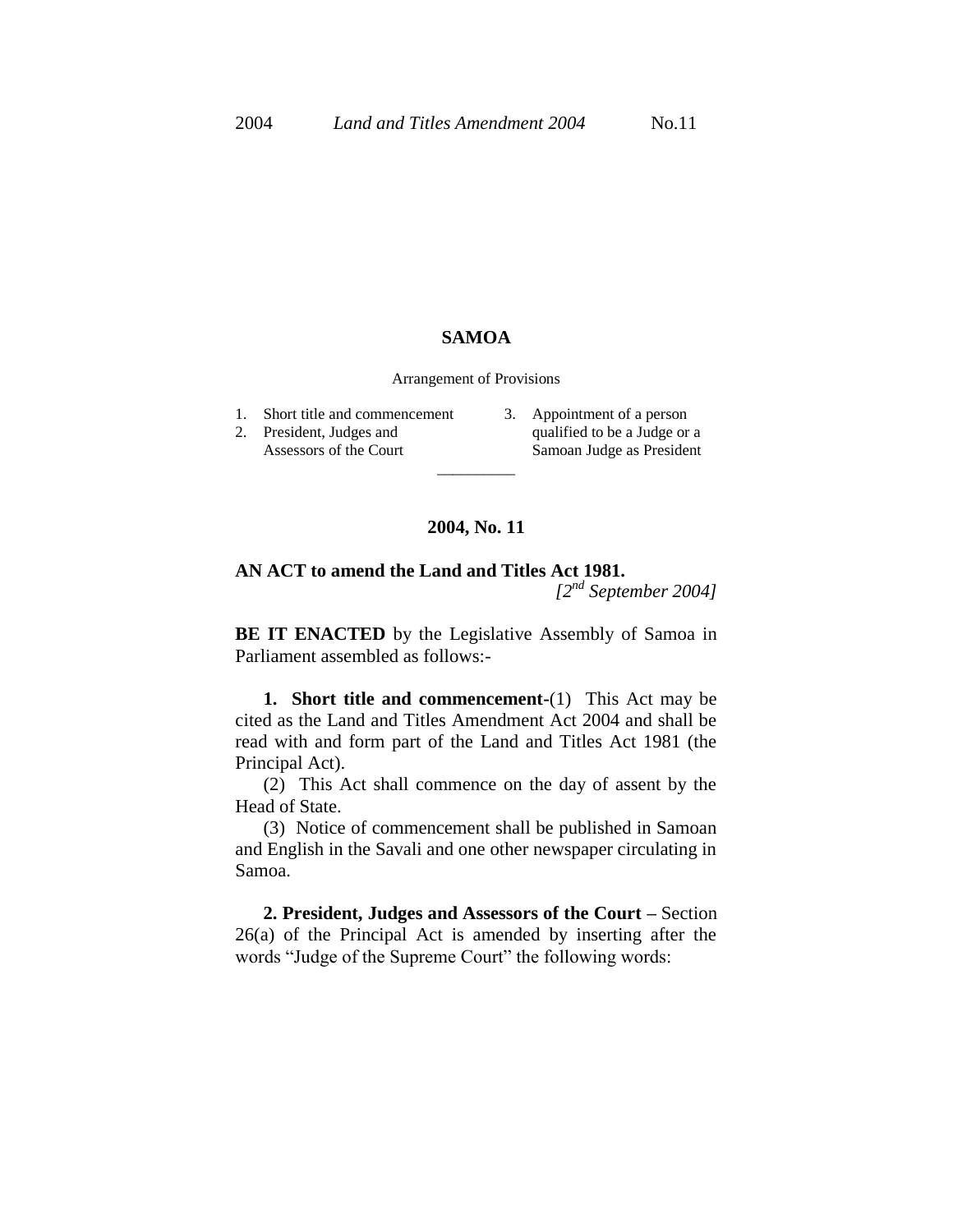"or a person qualified to be appointed a Judge of the Supreme Court under Article 65 of the Constitution or a Samoan Judge qualified under section 26A and section 28."

**3. Appointment of a person qualified to be a Judge or a Samoan Judge as President –** The Principal Act is amended by inserting the following after section 26:

**"26A. Appointment of a person qualified to be a Judge or a Samoan Judge as President-**(1) The Head of State, acting on the advice of Cabinet, upon the recommendation of the Judicial Service Commission, may appoint as President a person qualified to be appointed a Judge of the Supreme Court under Article 65 of the Constitution or a Samoan Judge qualified under section 28 and this section.

(2) A Samoan Judge appointed under subsection (1) shall:

- (a) have at least five (5) years of relevant work experience in a senior position in the administration of justice; and
- (b) hold such qualifications as may be determined by the Judicial Service Commission by Notice.

(3) The Judicial Service Commission shall cause any Notice issued under subsection (2)(b) to be published in Samoan and English in the Savali and one other newspaper circulating in Samoa.

(4) A Samoan Judge appointed as President under subsection (1) shall be solely responsible during the person's term of appointment for the performance of the duties and functions of the office of President unless such person is disqualified under section 28(c).

**26B. Oath of Office-**(1) The person or Samoan Judge appointed as President under section 26(A) shall take and subscribe before the Head of State the same oath as a Judge of the Supreme Court before assuming the functions of the office of President.